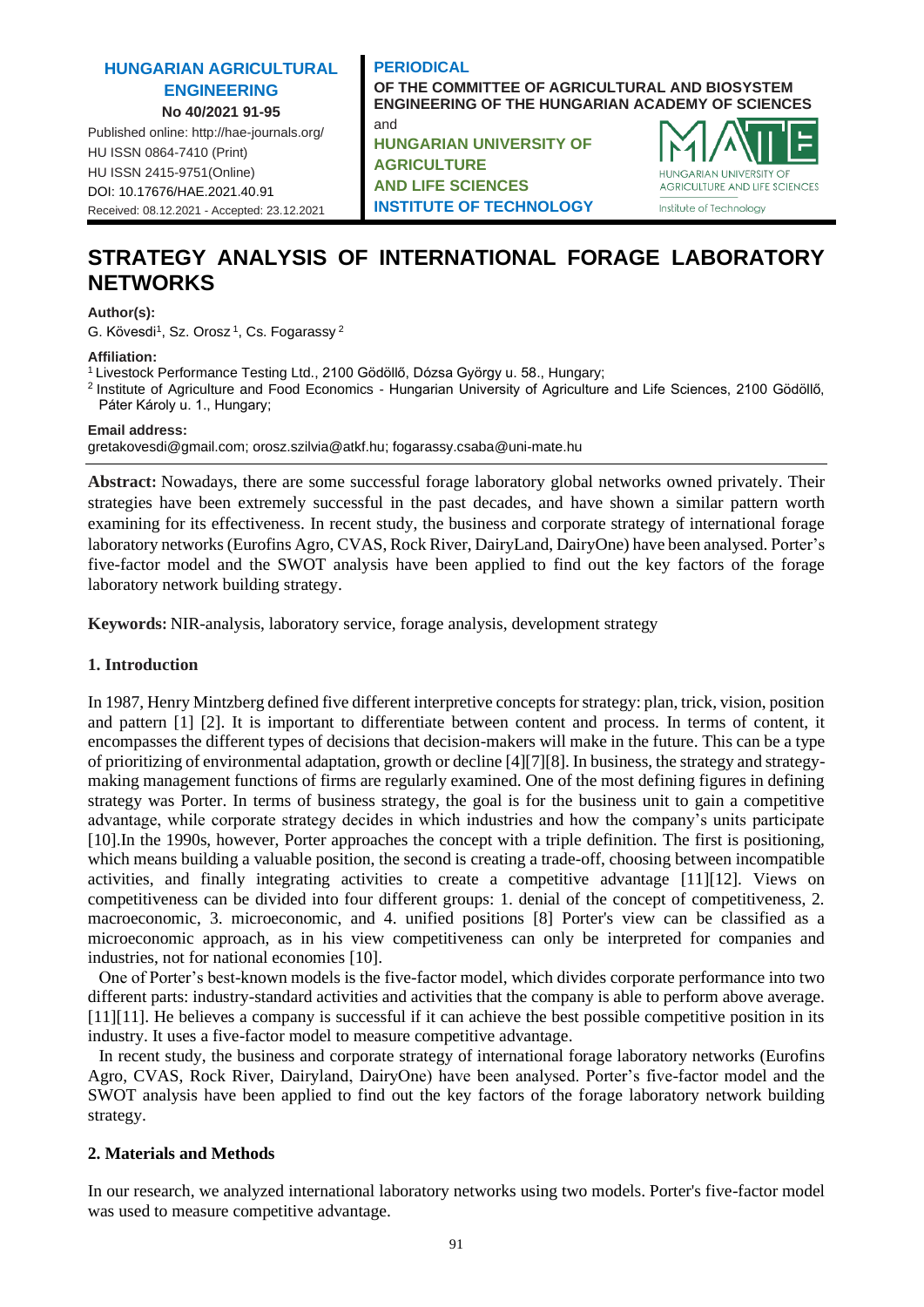The other method we used to analyse the current state of networks is SWOT analysis, a popular and widely used method of analysis that helps discovering the capabilities of a company, product, or service. Of the four options, strengths and weaknesses appear in the internal environment of the business, while opportunities and threats are external factors [\[12\]](#page-4-7)[\[14\].](#page-4-8)

The analysis of the laboratory networks was performed on the following companies.

Eurofins is an international group of companies that provides unique analytics services (forage, water, manure, plant tissues et. cet.) to its clients across multiple industries. Eurofins Agro has set up a laboratory network around the world, which currently has more than 900 so-called 'satellite' laboratories. The company uses the NIR testing method. NIR is an innovative spectroscopy-based procedure that uses the absorption or reflection of near-infrared light (physical measurement, no chemicals required). This is an indirect matching method based on a NIR database and a reference database (classical chemical or *in vitro* value database). NIR spectroscopy is used partially to check parameters indicative of the phenological phase (e.g., water content, protein, and fiber content) during the harvest season. In part, it has an important role in quality control of the forage bank and is also the basis for TMR formulation [\[15\].](#page-4-9)

CVAS (Cumberland Valley Analytical Services) is a US-based company that also deals in forage analysis and was founded in 1992 as a small-capacity chemical laboratory. They have tools suitable not only for testing forage samples, but also for testing water, manure, and plant tissue. This US based company also uses the NIR system to test incoming forage samples. CVAS, like Eurofins, has set up an international network of companies. Although headquartered in the United States, they operate forage analysis laboratories around the world [\[16\].](#page-4-10)

The Rock River Laboratory is also located in the US. In addition to forage analysis, they also deal with animal health issues and water quality analyses. Their main customers are in the United States, but they have also set up satellite laboratories in South America, Spain and Germany [\[17\].](#page-4-11)

Dairyland Laboratories, Inc. is an independent, full-service agricultural testing laboratory that provides analysis of forage, soil, plant tissue, manure, water, mould, and mycotoxins. It measures with laboratory wet chemistry and NIR methods. Dairyland Laboratories has customers in 42 states and 20 foreign countrie[s \[18\].](#page-4-12)

Dairy One Cooperative is a non-profit cooperative focusing on plant, manure, water, milk and forage testing. In addition to wet chemical testing, this laboratory also uses NIR technology as its main testing method. They have built up a global around the world (more than 30 satellite laboratories) [\[19\].](#page-4-13)

### **3. Results**

In the following, we present the strategy of the examined international, privately owned forage laboratory networks through Porter's five-factor model (Fig. 1) and SWOT analysis (Fig. 2). We observe that analytical laboratories have gained a huge and unattainable market advantage over chemical analytical laboratories using NIR technology. The other trend is that several NIR laboratories have developed a worldwide network to take advantage of foreign opportunities. Therefore, the analysis of the strategic elements of successful networking can fill the gaps from an economic point of view.



*Figure 1.* Application of Porter's five-factor model for five international laboratory networks, highlighting commonalities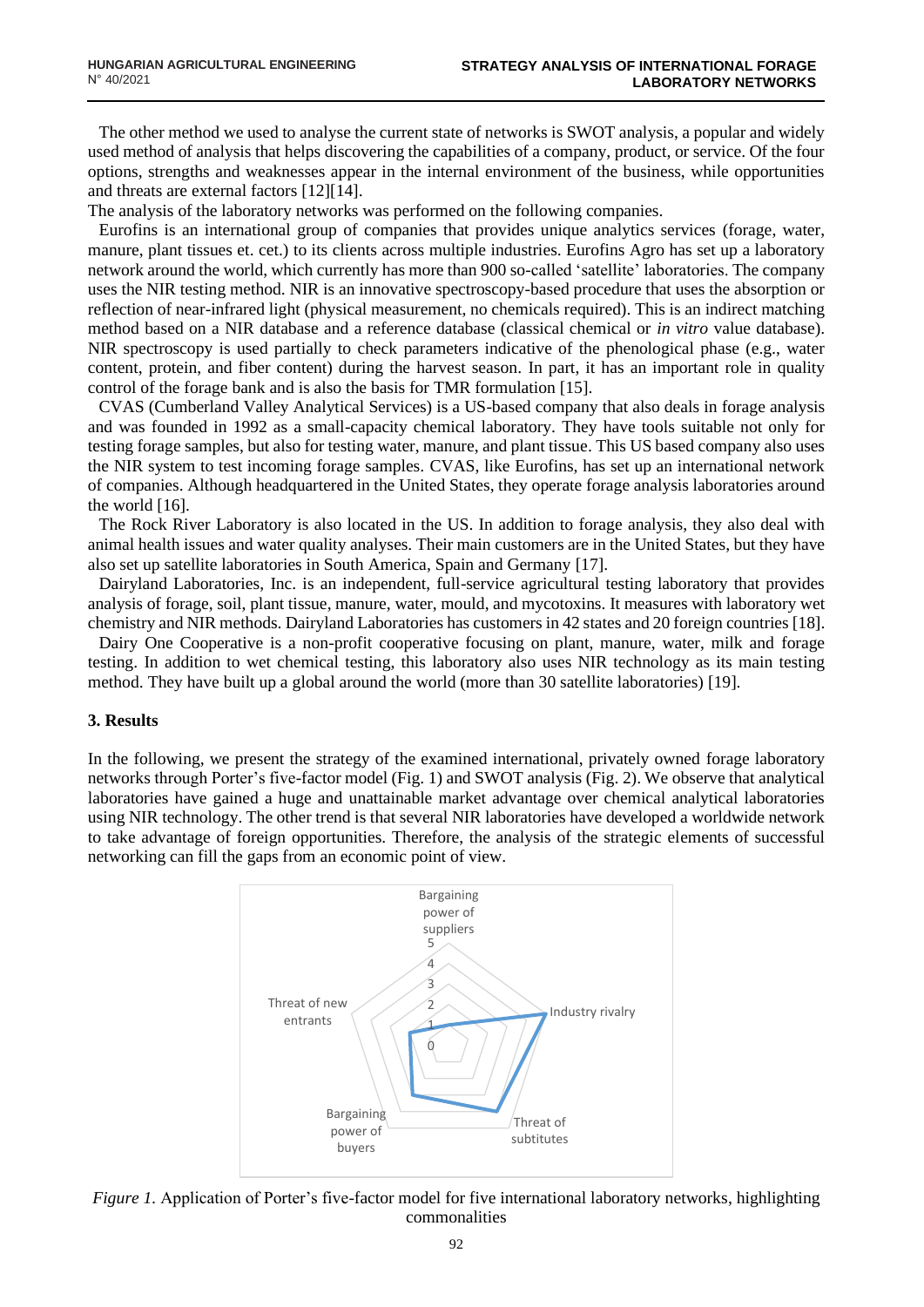| Strengths                                                                                                                                                                                                                                                                                                                                                                                         | Weaknesses                                                                                                                                                                                                                                   |
|---------------------------------------------------------------------------------------------------------------------------------------------------------------------------------------------------------------------------------------------------------------------------------------------------------------------------------------------------------------------------------------------------|----------------------------------------------------------------------------------------------------------------------------------------------------------------------------------------------------------------------------------------------|
| • Ouick results<br>• 'Multiparameter' measurements<br>• Special parameters (parameters that cannot be determined by chemical<br>analysis)<br>• Value-for-money 'multi-parameter' packages<br>• Diet formulation software input service<br>• R&D takes place in a central laboratory<br>Standard protocols in satellite laboratories<br>٠<br>• 'Easy to install and manage' satellite laboratories | • Acceptance of the NIR results<br>• NIR database size - accuracy of results<br>• 'Dry' NIR: the sample must be sent to the laboratory<br>· Satellite laboratory: dependence on "mother<br>laboratory", lack of its own calibration database |
| Opportunities                                                                                                                                                                                                                                                                                                                                                                                     | Threats                                                                                                                                                                                                                                      |
| • "Mother laboratory": R&D<br>• Mobil in time 'wet' NIR development: the<br>sample does not need to be sent to the lab                                                                                                                                                                                                                                                                            | • Competitors<br>· Macro-microeconomic environment<br>• Mobile wet NIR displaces the laboratory and<br>the 'dry' NIR                                                                                                                         |

*Figure 2.* Application of SWOT analysis to five international laboratory networks, highlighting commonalities

### **4. Discussion**

As a result of our research, the main, key elements of the strategic development of international forage laboratories are presented below. Furthermore, we found that the following parameters were very similar for the five networks examined:

- Independent laboratories (there is no feed company in the background, thus they can build a wide range of partners),
- Ability to test a wide range of different sample types (feed, water, manure, soil, etc.),
- The service is usually based on NIR measurement, because it is fast and accurate enough for practice (it took 20-30 years and a significant investment to create a database that allows internationally acceptable results, number of parameters and a wide range of sample types),
- Ability to measure many (20-30) parameters from a single forage sample (serving the demands of the crop manager, herd managers and nutritionist, respectively),
- They are also able to measure parameters with the NIR method, that cannot be routinely tested by classic chemical analytical methods (eg. *in vitro* digestibility)
- The parameters are offered in a package to their partners (convenient approach for the partner, makes ordering easier and secure)
- The operation also includes sampling services and advisory,
- In a so-called franchise system, a network of satellite laboratories has been set up. Satellite laboratories are required to measure and participate in internal audits according to uniform standard methods defined by the main company. The database is located in the centre, thus the satellite laboratories are in a dependent position as they get the results based on spectrum and pay for the results. So there is no need to send the sample physically, it just has to be transmitted online (this is one of the basics of the fast reports).
- As a result of nearly 30 years of developmental work, private research laboratories have a knowledge reproduced over decades, at a significant investment cost. Thus, creating an own calibration database (in a quality that is already existing at the level of global laboratory networks) is not a realistic strategic goal at either the private or at the state level. Because of this, the make-or-buy decision situation can not arise, if results to the partner is wanted to be quick). Therefore, for integration lab partners participating in a global network, a dependent relationship means immediate service opportunity and income, while standalone development would require years of investment without any revenue. Creating and maintaining this situation is one of the strategic cornerstones of building a laboratory network.
- The satellite laboratory in the country is supported by the "mother laboratory", as it works with it, shares knowledge and, in some cases, receives the necessary tools from them (NIR equipment, grinder). The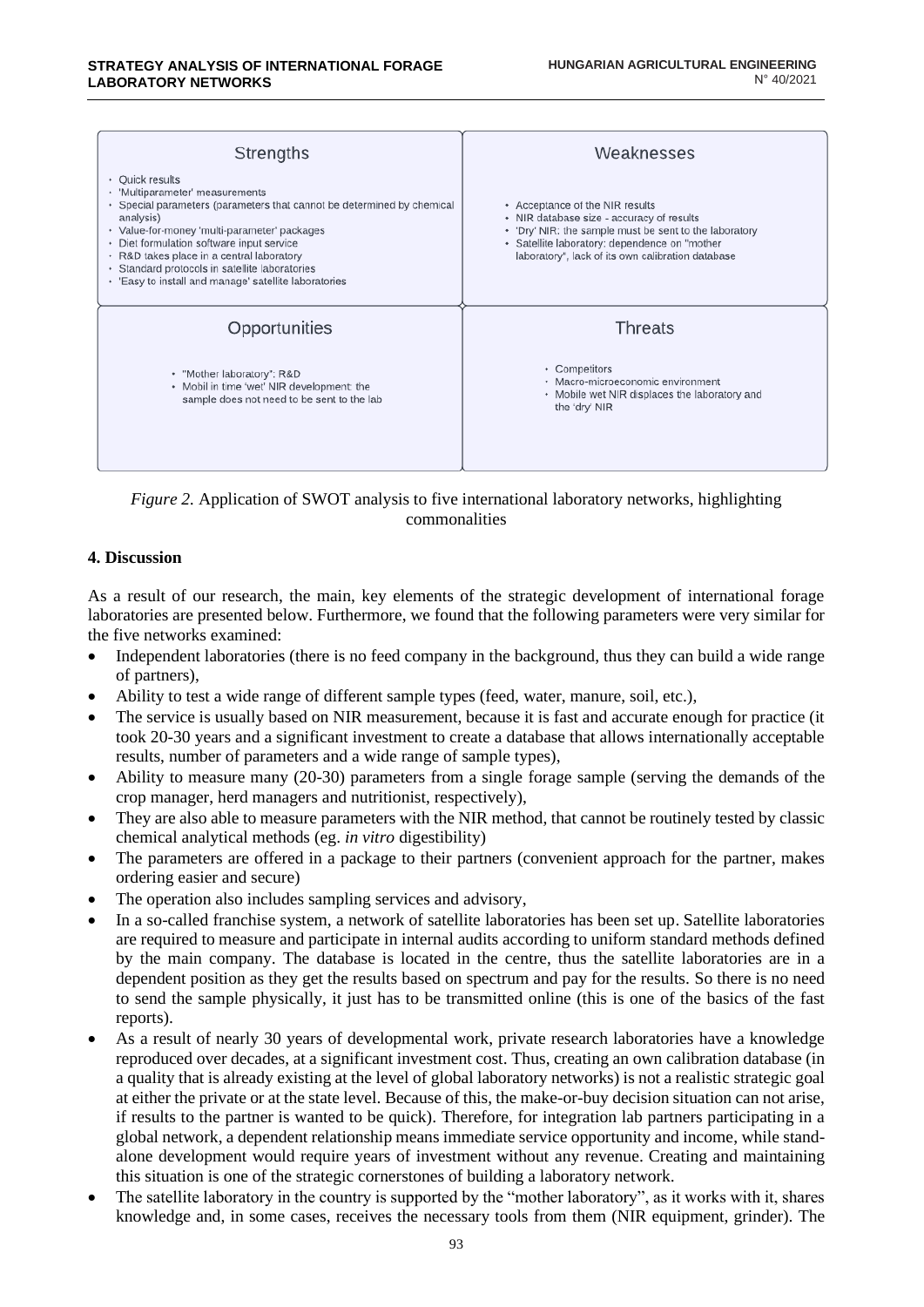"mother laboratory" conducts research and development to maintain their competitiveness, which requires significant investment and huge infrastructural laboratory capacity.

• Formulation software servicing is also part of the strategy, as laboratories providing in-put data for multiple diet formulation software can gain market advantage. Also all this in the form of an xml input file (no need to manually enter the data for today's software user). Therefore laboratory networks generally consult with developers of major software owners on parameters and IT issues.

After performing a five-factor analysis of Porter, we found that the bargaining position of suppliers is less dominant in the strategy of international forage laboratory networks. The threat of new entrants is not a significant factor due to its capital and time-consuming nature. However, the threat of substitutes is significant, as there may be more than one satellite laboratory in a country or region. These competitors can easily replace other laboratories due to the better price / value ratio. The bargaining power of the buyers is high, as the use of an optional service is of paramount importance to the laboratory, so meeting the needs set up by the customers is priority. The industry rivalry has the greatest impact on strategy. Due to continuous research and development, the needs of the market and the market itself are changing rapidly.

Based on the SWOT analysis, the following was established.

- Strengths: The strength of international forage laboratory networks is their ability to provide results fast (24-48 hours) and 'multi-parameter' data with special information (e.g. digestibility). All this is provided in affordable and convenient packages. In addition, they have a broad knowledge base across countries. Through developments, satellite laboratories are also be able to provide input data for major local and global software, providing a huge market advantage in collaboration with a feed company. The unified methodology operated within the network provides security that the applied methods are up-to-date and validated, which supports the authenticity through accuracy. Through the central research and development laboratory, it is possible that satellite laboratories do not require large infrastructural investment and a highly skilled workforce.
- Weaknesses: a weak point of the system is the acceptance of NIR over chemical analysis. Accuracy is determined by the size of the database, which can vary between networks. Samples for 'dry' NIR must be sent to the laboratory (drying, grinding, homogenisation), which is a disadvantage compared to the mobile NIR equipment. This will have a major impact in the distant future, when mobile NIR technology will be accurate enough for large-scale measurements. The dependent position of satellite laboratories may weaken the market position in a given area because they do not have their own calibration database. However, the developments also cover locally occurring special feeds, so this disadvantage can be mitigated by the central developmental laboratory. However, running a central research laboratory is expensive if it wants to stay competitive. Appropriate and innovative technological tools, their maintenance and use mean high and regular costs for the company.
- Opportunities: there is an increasing emphasis on central research and development in this area. If such a program is successfully completed in a centralized, high-capacity and well-equipped central laboratory, it will be a great opportunity for all satellite laboratories to stabilize their market position and improve their position. The latest development was particularly investment-intensive and significantly strengthened the position of satellite laboratories (calibration database of CNCPS model input data). The situation of central development and database significantly increases the economic efficiency of research and development (specifically cheaper than operating several local development laboratories) and data security (thus data theft is not possible). Mobile NIR can be both an opportunity and a threat to laboratories. On the one hand, the laboratory becomes unnecessary if the measurements can be performed on site. On the other hand, the laboratory can participate in the calibration of the mobile NIR and later provide it to its partners as a service.
- Threats: increasing competition in the sector poses a significant threat to the agricultural business [\[20\].](#page-4-14) Satellite laboratories (competitors) appearing on the market in more and more places are also a primary threat to networks. In some countries, there are already laboratories with a similar strategy and technology, thus taking revenue from each other. The market position of each satellite laboratory affects the performance of the entire network, as these are factors that interact with each other. Through developing their services, laboratories can prepare to reduce the risks.

### **5. Conclusions**

As a result of the research, we explored the strategic foundations of how international laboratory networks executed their global network development. The key strategic elements were as follows, which can be found